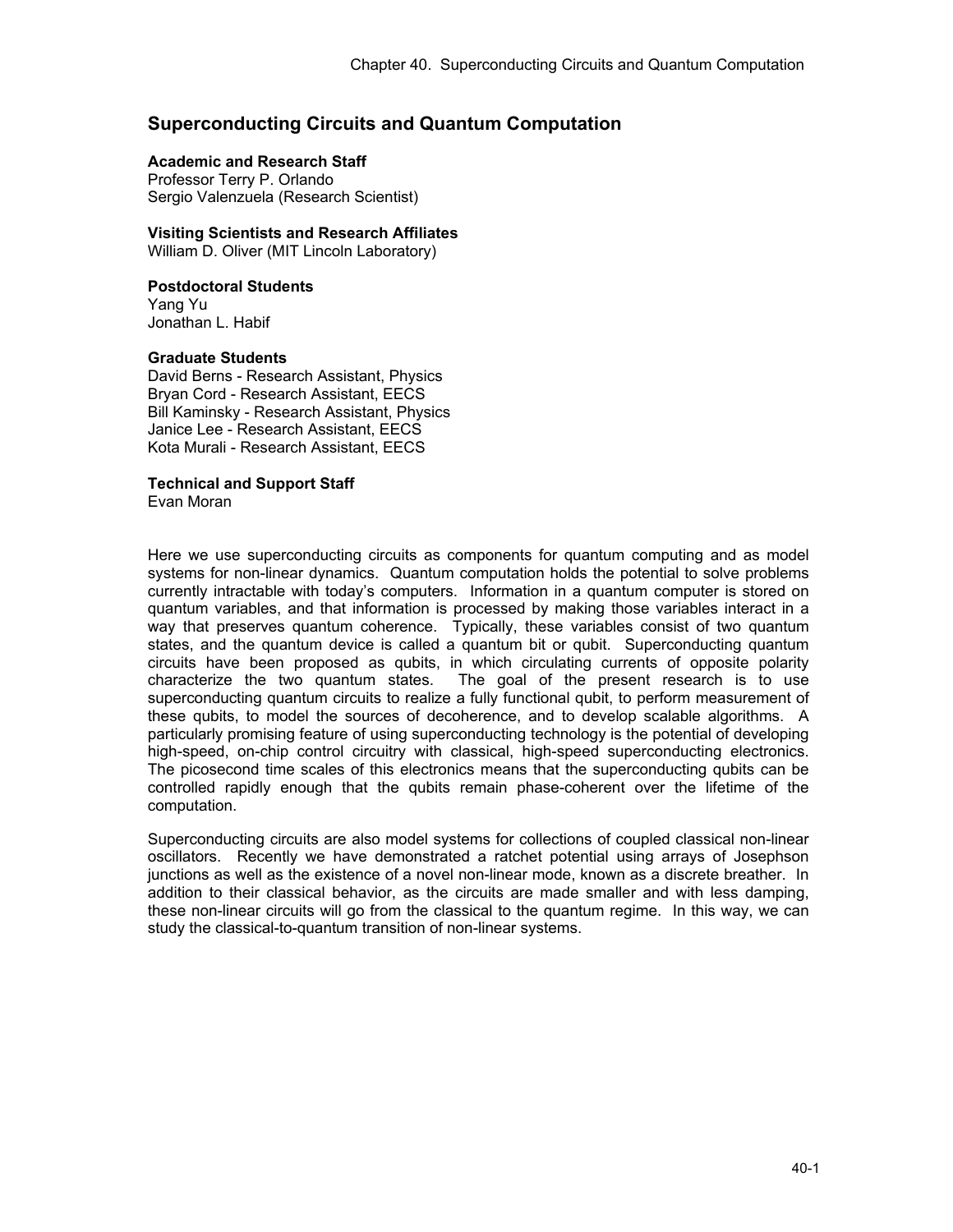# **1. Niobium Superconducting Persistent-Current Qubits with Deep Submicron Josephson Junctions**

## **Project Staff**

David M. Berns, William D. Oliver (MIT Lincoln Laboratory), Sergio O. Valenzuela, Terry P. Orlando, Vladimir Bolkhovsky (MIT Lincoln Laboratory), Earle Macedo (MIT Lincoln Laboratory)

The basic component of a quantum computer is the qubit, the quantum analog to today's bits. Any two-level quantum system could serve as a qubit; however, the qubit must satisfy two major criteria for practical quantum computing: long coherence times and the ability to scale to thousands of qubits. Persistent-current (PC) qubits are promising candidates for realizing such a large-scale quantum computer. The PC qubit is a superconducting circuit with Josephson Junction elements, which can be effectively operated as a two-level quantum system [1].

With a tri-layer process using optical lithography, we can create the deep-submicron Josephson Junctions required to realize large qubit tunnel-couplings, which allow improved immunity to dielectric-induced decoherence, and there is no foreseeable barrier to large-scale integration. We have recently begun measuring and characterizing the PC qubits designed with these deepsubmicron Josephson Junctions fabricated with the Nb-Al/AlOx-Nb trilayers. Initial testing of the Josephson Junctions shows excellent performance down to sizes necessary for long decoherence times (Figure 1), and first studies of how the ground state of the new qubits changes as you sweep the applied DC flux show the large tunnel-couplings we were aiming for (Figure 2).



**Figure 1** : IV traces taken at 4K for a few different test junctions, from 0.75 µm down to 0.1 $\mu$ m. Blown up in the inset is the 0.1  $\mu$ m junction IV and we see a knee current of 40nA and a very large subgap resistance.

**Figure 2** : Qubit step taken at dilution refrigerator temperatures with the device seen in the inset, where the larger junctions are 250nm on a side . One can clearly see that as you change the applied dc magnetic flux one sees the transition of the ground state from one circulating current state to the other.

## **REFERENCES**

[1] T.P. Orlando, J.E. Mooij, L. Tian, C.H. van der Wal, L.S. Levitov, S. Lloyd, J.J. Mazo, "Superconducting Persistent-Current Qubit," *Physical Review B: Condensed Matter and Materials Physics* 60(22): 15398-15413 (December 1999).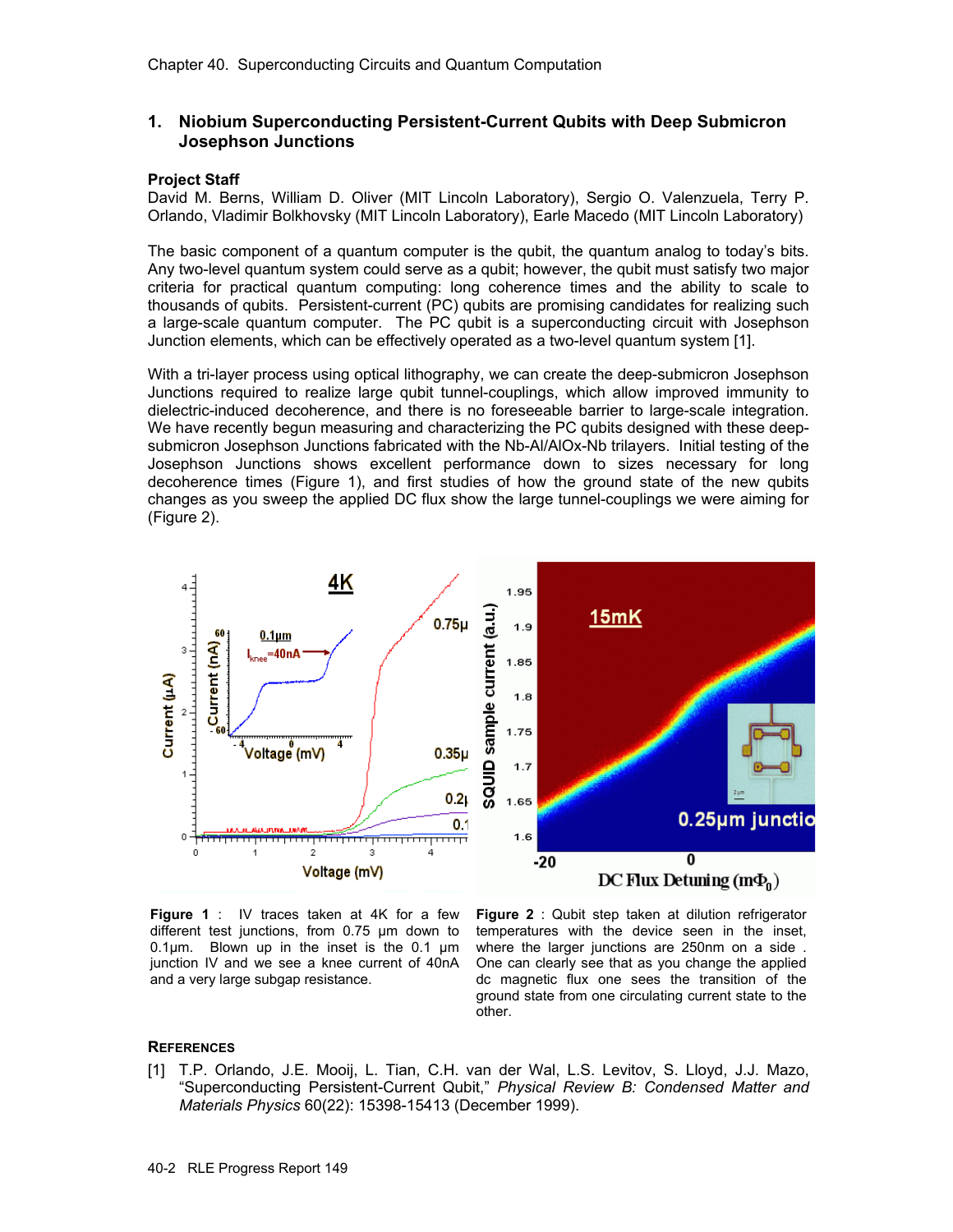# **2. Mach-Zehnder Interferometry in a Persistent-Current Qubit**

# **Project Staff**

William D. Oliver (MIT Lincoln Laboratory), Yang Yu, Janice C. Lee, Karl K. Berggren, Leonid S. Levitov, Terry P. Orlando

We have demonstrated Mach-Zehnder (MZ)-type interferometry with a niobium superconducting persistent-current qubit. These experiments exhibit remarkable agreement with theory, and they will find application to non-adiabatic qubit control methods. The qubit is an artificial atom, the ground and first-excited states of which exhibit an avoided crossing. Driving the qubit with a large-amplitude harmonic excitation sweeps it through this avoided crossing two times per period. The induced Landau-Zener (LZ) transitions at the avoided crossing cause coherent population transfer between the eigenstates, and the accumulated phase between LZ transitions varies with the driving amplitude. This is analogous to a Mach-Zehnder interferometer, where the LZ transition is the beasmplitter and the relative phase accumulated between LZ transitions is the optical path length difference between the arms of the interferometer. Over the entire length of the microwave driving pulse we have a sequence of Mach-Zehnder interferometers. We have observed MZ quantum interference fringes as a function of the driving amplitude for single- and multi-photon excitations.



**Figure 1**: (a) Energy of the two-level system. Starting at the marker, the qubit state is swept through the avoided crossing twice, accumulating a phase between the LZ transitions that occur. (b) The corresponding energy variation over a few pulse periods. The sequence of LZ transitions and phase accumulation are analogous to a sequence of Mach-Zehnder interferometers. (c) Qubit population as a function of driving amplitude. We see the Bessel dependence to the Mach-Zehnder-like quantum interference for n-photon transitions.

## **REFERENCES**

[1] W.D. Oliver, Y. Yu, J.C. Lee, K.K. Berggren, L.S. Levitov, T.P. Orlando, "Mach-Zehnder Interferometry in a Strong Driven Superconducting Qubit," *Science* 310(9): 1653-1657 (December 2005)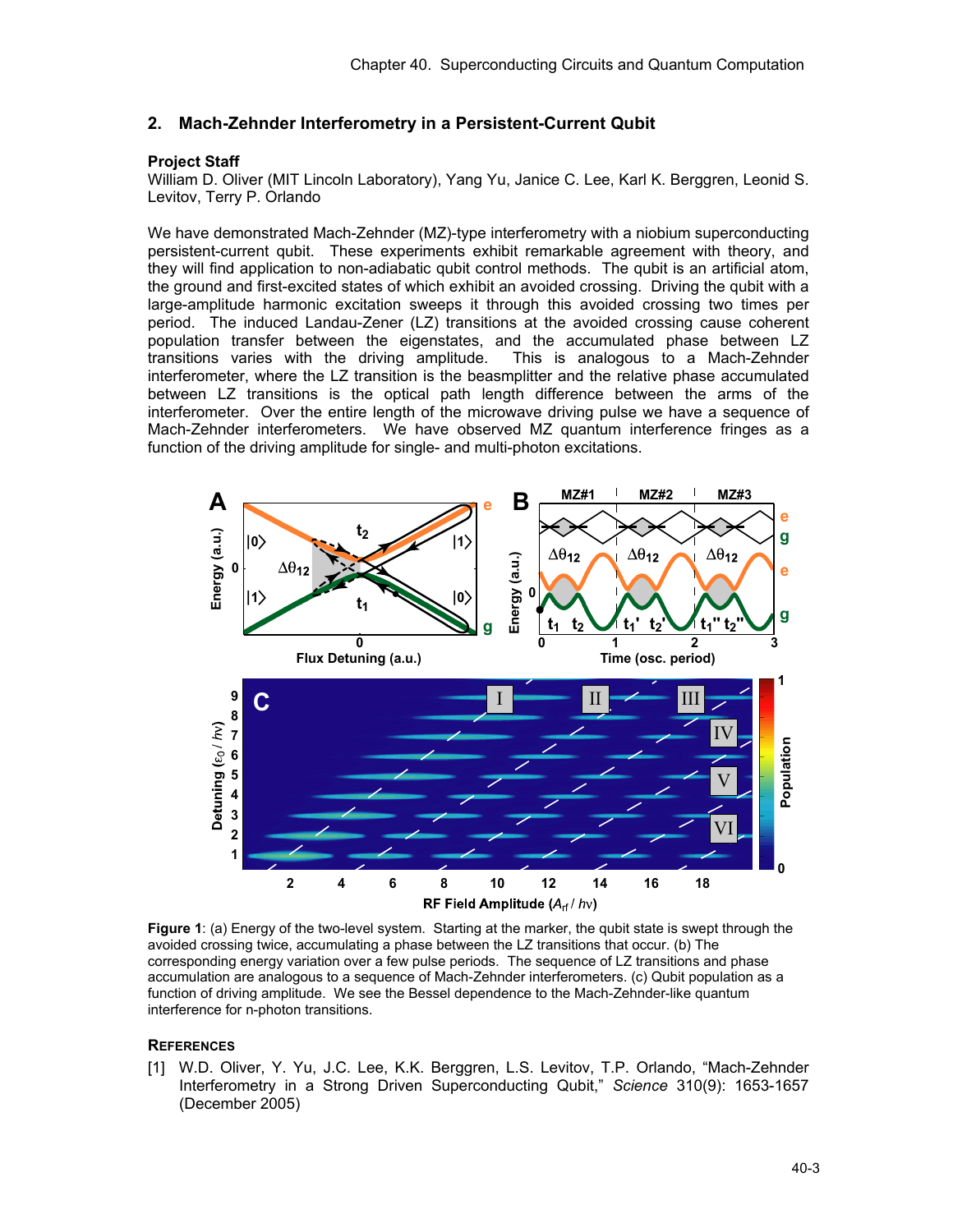# **3. Coherent Quasi-classical Dynamics of a Niobium Persistent-Current Qubit**

#### **Project Staff**

David M. Berns, Sergio O. Valenzuela, William D. Oliver, Leonid S. Levitov, Terry P. Orlando

We have recently demonstrated Mach-Zehnder (MZ)-type interferometry in the persistentcurrent (PC) qubit, in the strong driving limit [1]. We have now extended this work to much lower driving frequencies. By driving our system at frequencies smaller than our linewidth we have observed a new regime of quasi-classical dynamics within the strong driving limit. Now a transition at a DC flux detuning resonant with n photons is assisted by neighboring resonances. In this regime we find remarkable agreement to theory by assuming the population transfer rate for the nth photon resonance is the sum of rates from all other resonances.



**Figure 1**: Qubit population as a function of driving amplitude. (a) Driving frequency = 270MHz. We see the Bessel dependence to the Mach-Zehnder-like quantum interference for n-photon transitions. (b) Driving frequency = 90MHz. Individual resonances are no longer distinguishable but we still see coherent quantum interference.

#### **REFERENCES**

[1] W.D. Oliver, Y. Yu, J.C. Lee, K.K. Berggren, L.S. Levitov, T.P. Orlando, "Mach-Zehnder Interferometry in a Strong Driven Superconducting Qubit," *Science* 310(9): 1653-1657 (December 2005)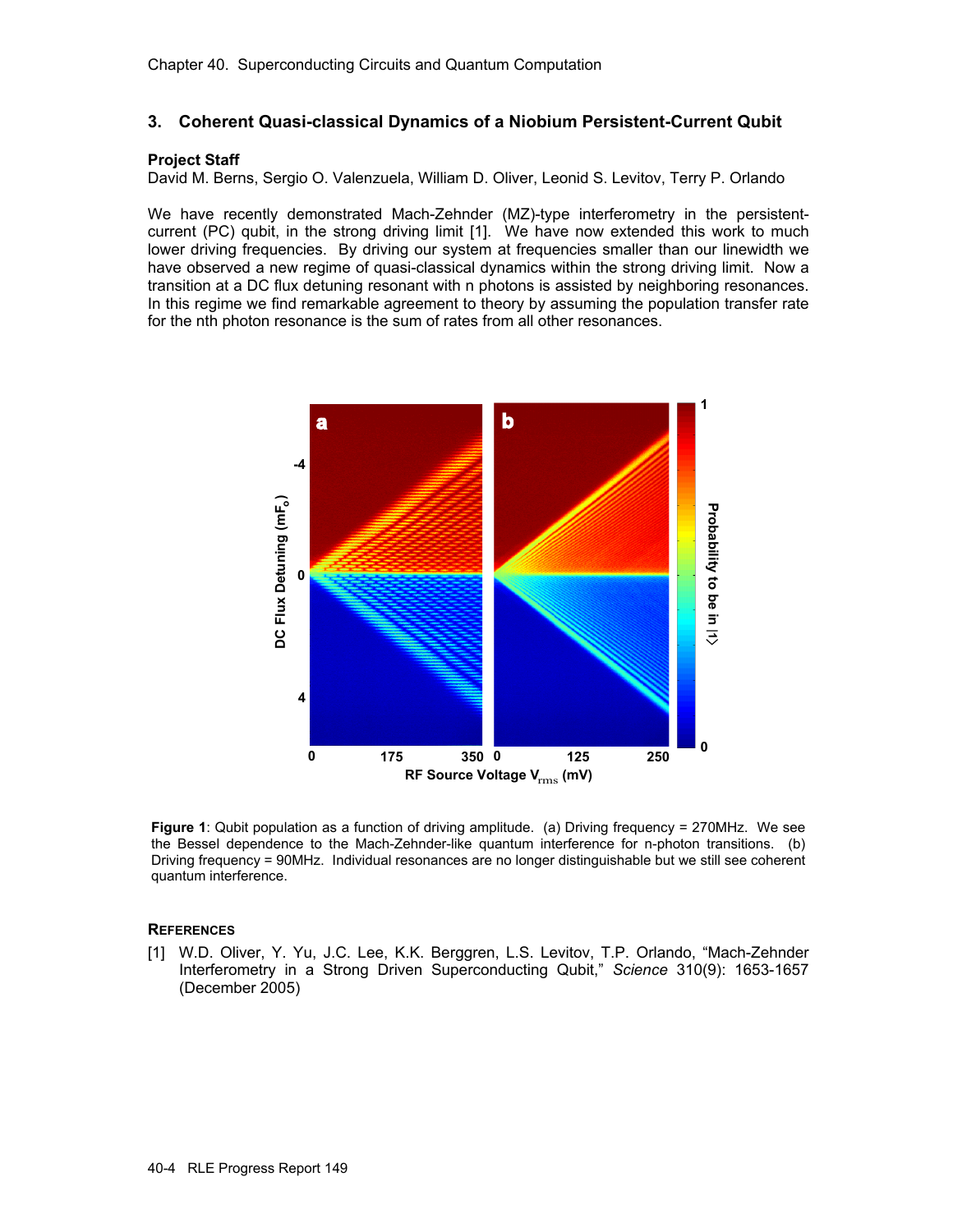# **4. Microwave-Induced Cooling of a Superconducting Qubit**

#### **Project Staff**

Sergio O. Valenzuela, William D. Oliver, David M. Berns, Karl K. Berggren, Leonid S. Levitov, Terry P. Orlando

We have recently demonstrated microwave-induced cooling in a superconducting flux qubit [1]. The thermal population in the first-excited state of the qubit is driven to a higher-excited state by way of a sideband transition. Subsequent relaxation into the ground state results in cooling. Effective temperatures as low as 3 millikelvin are achieved for bath temperatures from 30 - 400 millikelvin, a cooling factor between 10 and 100. This demonstration provides an analog to optical cooling of trapped ions and atoms and is generalizable to other solid-state quantum systems. Active cooling of qubits, applied to quantum information science, provides a means for qubit-state preparation with improved fidelity and for suppressing decoherence in multi-qubit systems.



**Figure 1:** Sideband cooling in a flux qubit. (a) Double well illustration of cooling. External excitation transfers thermal population from state 1 to state 2, from which it decays to the ground state 0. (b) Band diagram illustion of cooling. 1 to 2 transitions are driven resonantly at high driving frequencies and occurr adiabatically at low driving frequency. (c) Thermal population cooled at different frequencies. Cooling from 300mK to as low as 3mK is shown.

#### **REFERENCES:**

[1] S.O. Valenzuela, W.D. Oliver, D.M. Berns, K.K. Berggren, L.S. Levitov, and T.P. Orlando, "Microwave-Induced Cooling of a Superconducting Qubit," *Science* 314: 1589 (2006).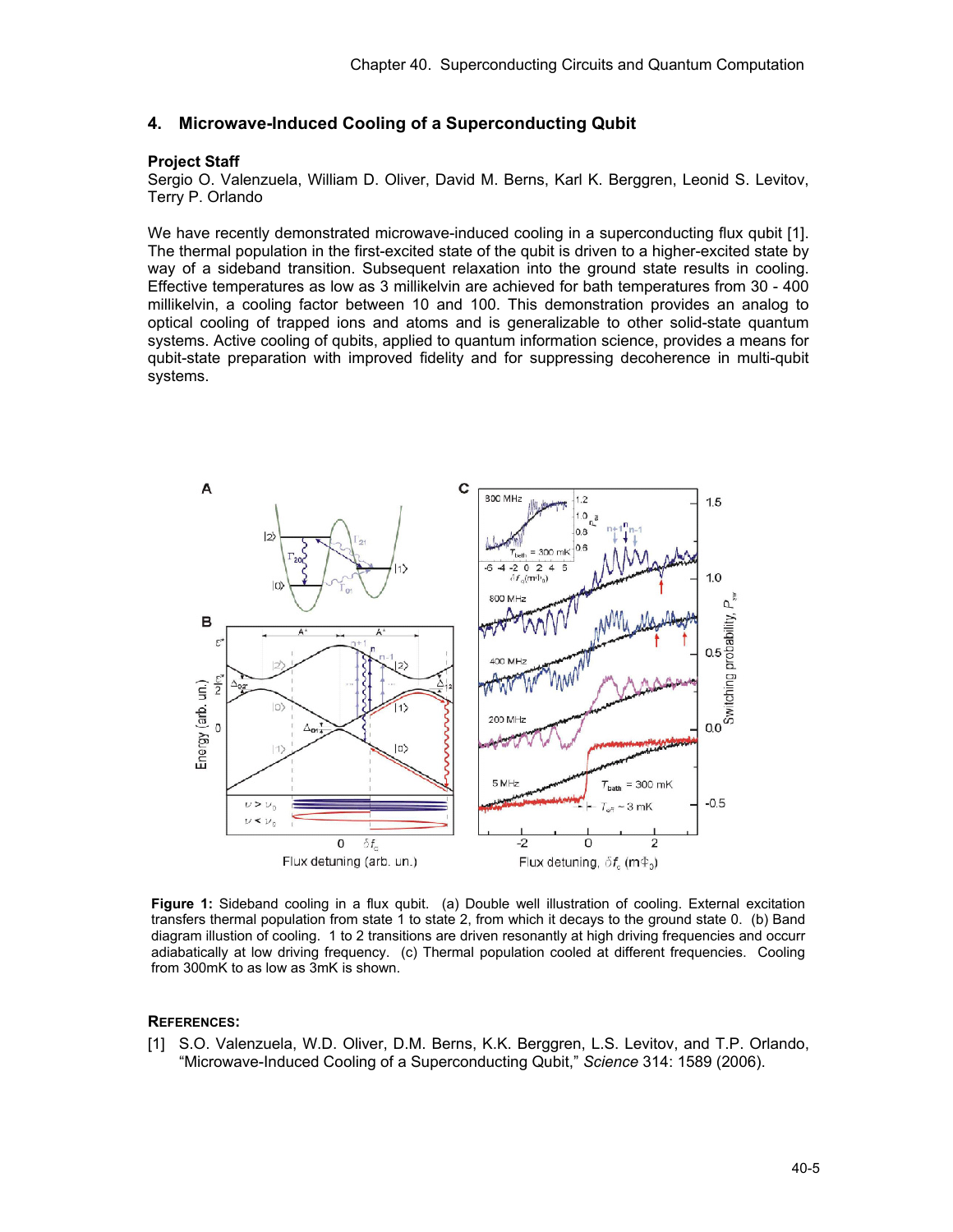# **5. Resonant Readout of a Persistent Current Qubit**

#### **Sponsors**

AFOSR Grant F49620-01-1-0457 under the DOD University Research Initiative on Nanotechnology (DURINT) program, and by ARDA, and LPS.

#### **Project Staff**

Janice C. Lee, William D. Oliver (MIT Lincoln Laboratory), Terry P. Orlando

The two logical states of a persistent current (PC) qubit correspond to oppositely circulating currents in the qubit loop. The induced magnetic flux associated with the current either adds to or subtracts from the background flux. The state of the qubit can thus be detected by a DC SQUID magnetometer inductively coupled to the qubit.

We have implemented a resonant technique that uses a SQUID as a flux-sensitive Josephson inductor for qubit readout. This approach keeps the readout SQUID biased at low currents along the supercurrent branch. The low bias reduces the level of decoherence on the qubit, and is more desirable for quantum computing applications. We incorporated the SQUID inductor in a high-Q on-chip resonant circuit, and were able to distinguish the two flux states of a niobium PC qubit by observing a shift in the resonant frequency of the readout circuit. The nonlinear nature of the SQUID Josephson inductance as well as its effect on the resonant spectra of the readout circuit was also characterized.



**Figure 1a**: The SQUID inductor is incorporated in a resonant readout circuit. It is inductively coupled to a PC qubit to detect its state. Figure 1b: A transition of the qubit state changes the Josephson inductance of the SQUID, and can be sensed as a shift in the resonant frequency of the readout circuit.

**Figure 2**: Experimental results at 300mK: the lower plot (left axis) shows the modulation of the resonant frequency with external magnetic field. Qubit steps corresponding to transitions between opposite flux states were observed at every 1.3 periods of the SQUID lobe. The upper plot (right axis) shows the corresponding peak amplitude of the resonant spectrum. The dip in peak power coincides with the qubit step.

ã 64 Σ -66

-68

 $70$ Bal

-74 **LOWEI** 

-76

78

 $-80\frac{2}{5}$ 

 $82\bar{5}$ 

#### **REFERENCES:**

- [1] J.C. Lee, W.D. Oliver, and T.P. Orlando, "Resonant Readout of a Persistent Current Qubit," *IEEE Transactions on Applied Superconductivity* 15(2): 841 - 844 (June 2005)
- [2] J.C. Lee, "Magnetic Flux Measurement of Superconducting Qubits with Josephson Inductors," Master of Science thesis, MIT, 2002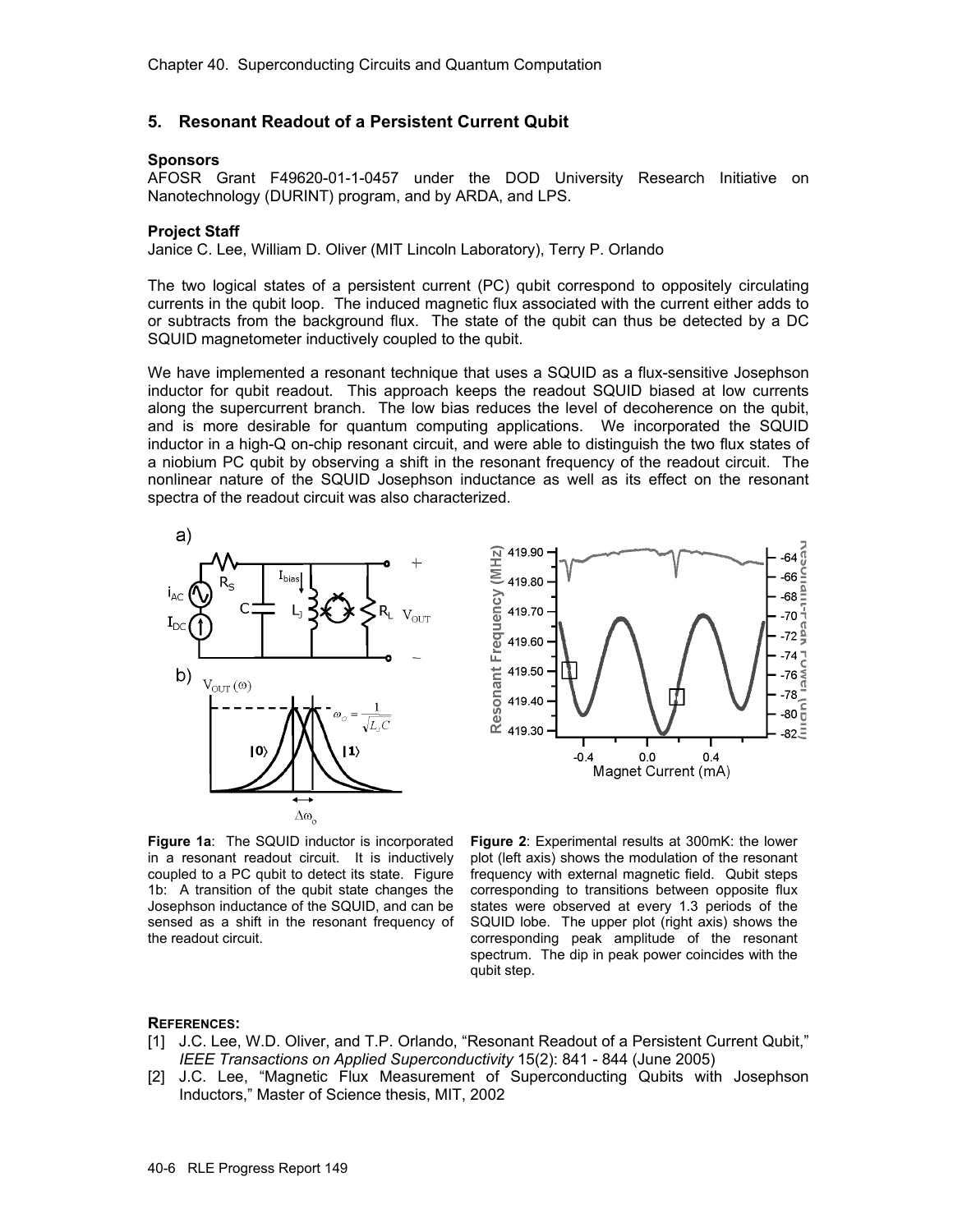# **6. Type-II Quantum Computing Using Superconducting Qubits**

## **Sponsors:**

AFOSR grant F49620-01-1-0461, Fannie and John Hertz Foundation

# **Project Staff:**

David Berns, William M. Kaminsky, Bryan Cord, Karl Berggren, Dr. William Oliver (MIT Lincoln Laboratory), Terry P. Orlando

Most algorithms designed for quantum computers will not best their classical counterparts until they are implemented with thousands of qubits. For example, the factoring of binary numbers with a quantum computer is estimated to be faster than a classical computer only when the length of the number is greater than about 500 digits [1]. In contrast, the Factorized Quantum Lattice-Gas Algorithm (FQLGA) [2] for fluid dynamics simulation, even when run on a quantum computer significantly smaller than the one just discussed, has significant advantages over its classical counterparts.

The FQLGA is the quantum version of classical lattice-gases (CLG)[3]. CLG are an extension of classical cellular automata with the goal of simulating fluid dynamics without reference to specific microscopic interactions. The binary nature of the CLG lattice variables is replaced for the FQLGA by the Hilbert space of a two-level quantum system. The results of this replacement are similar to that of the lattice-Boltzmann model, but with a few significant differences [4]. The first is the exponential decrease in required memory. The second is the ability to simulate arbitrarily small viscosities.

We have recently developed two implementations of the algorithm for the 1D diffusion equation using the PC Qubit. The first consists of initializing the qubits while keeping them in their ground state, and then performing the collision by quickly changing their flux bias points and then performing a single /2 pulse(Fig.1). This initialization technique could prove quite useful, since relaxation effects are avoided, but the way we have implemented the collision is not easily generalized to other collisions. A more general collision implementation was then developed by decomposing the unitary collision matrix into a sequence of single qubit rotations and coupled free evolution. The single qubit rotations then also serve to initialize the fluid's mass density.



**Fig.1.** Simulation of the FQLGA for 1D diffusion is pictured(o) alongside simulation of the first proposed implementation(+). The expected diffusion of a gaussian is observed.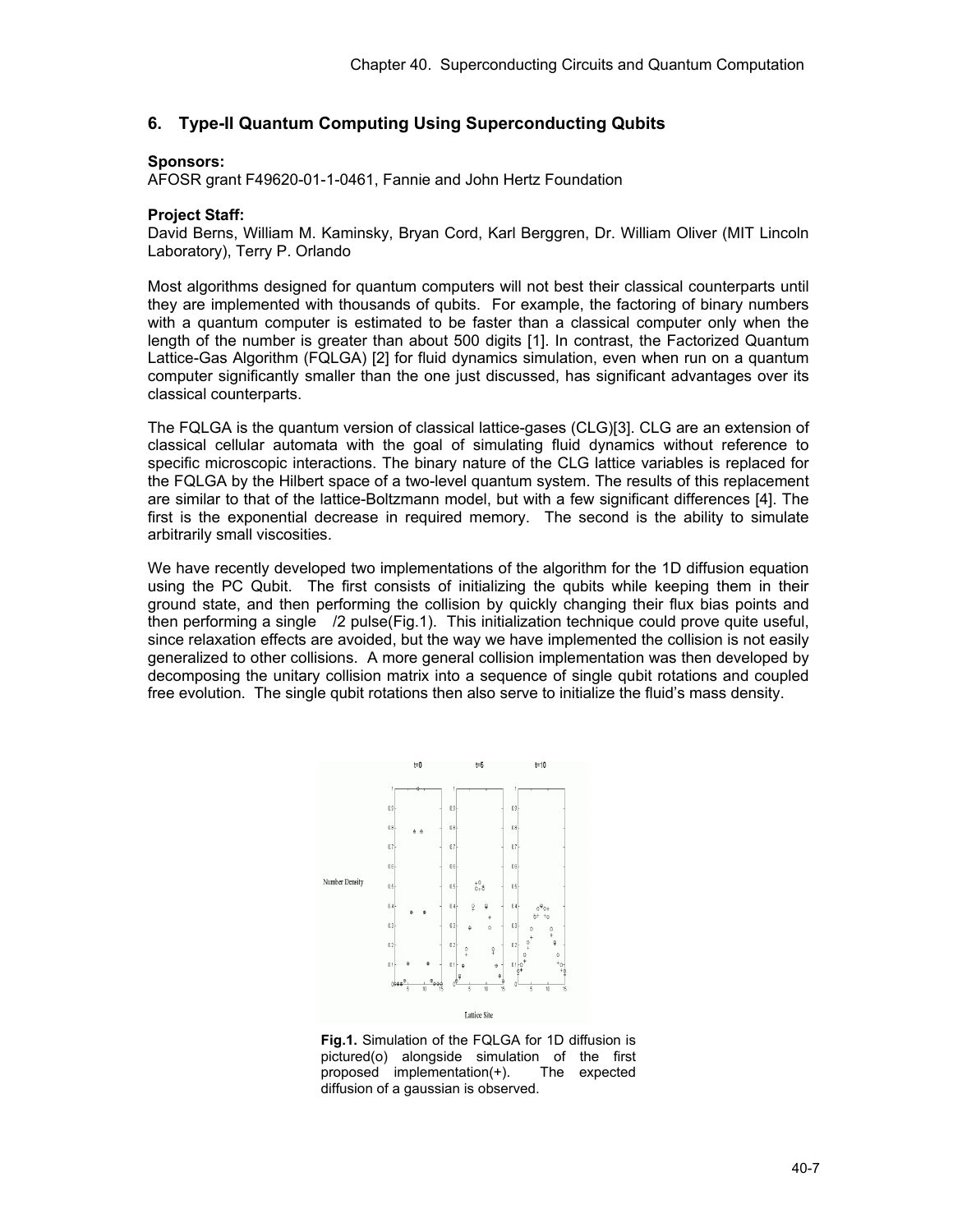# **REFERENCES:**

- [1] K. Berggren, "Quantum Computing with Superconductors," *Proceedings of the IEEE* 92(10): 1630 (2004).
- [2] J. Yepez, "Quantum Computation and Quantum Communication," *Lecture Notes in Computer Science* 1509, Springer-Verlag 35 (1999).
- [3] D. A. Wolf-Gladrow, "Lattice-Gas Cellular Automata and Lattice Boltzmann Models," Edited by A. Dold et al., Springer (2000).
- [4] J. Yepez, "An Efficient Quantum Algorithm for the One-Dimensional Burgers Equation," quant-ph/0210092.

# **7. Scalable Superconducting Architecture for Adiabatic Quantum Computation**

## **Sponsors**

The Fannie and John Hertz Foundation

# **Project Staff**

William M. Kaminsky, Seth Lloyd, Terry P. Orlando

Adiabatic quantum computation (AQC) is an approach to universal quantum computation in which the entire computation is performed in the ground state of a suitably chosen Hamiltonian [1]. As such, AQC offers intrinsic protection against dephasing and dissipation [2,3]. Moreover, AQC naturally suggests a novel quantum approach to the classically intractable constrained minimization problems of the complexity class NP. Namely, by exploiting the ability of coherent quantum systems to follow adiabatically the ground state of a slowly changing Hamiltonian, AQC promises to bypass automatically the many separated local minima occurring in difficult constrained minimization problems that are responsible for the inefficiency of classical minimization algorithms. To date, most research on AQC [4-8] has focused on determining the precise extent to which it could outperform classical minimization algorithms. The tantalizing possibility remains that---at least for all practical purposes---AQC offers at least a large polynomial, and often an exponential, speedup over classical algorithms. However, it may be the case that in the same way the efficiency of many practical classical algorithms for NP problems can only be established empirically, the efficiency of AQC on large instances of classically intractable problems can only be established by building a large-scale AQC experiment.

To make feasible such a large-scale AQC experiment, we have proposed a scalable architecture for AQC based on the superconducting persistent-current (PC) qubits [9, 10] already under development here at MIT. As first proposed in [11], the architecture naturally incorporates the terms present in the PC qubit Hamiltonian by exploiting the isomorphism [12] between antiferromagnetic Ising models in applied magnetic fields and the canonical NPcomplete graph theory problem Max Independent Set. Such a design notably removes any need for the interqubit couplings to be varied during the computation. Moreover, since Max Independent Set remains NP-complete even when restricted to planar graphs where each vertex is connected to no more than 3 others by edges, a scalable programmable architecture capable of posing any problem in the class NP may simply take the form of a 2D, hexagonal, square, or triangular lattice of qubits. Finally, the latest version of the architecture [13] permits interqubit couplings to be limited to nearest-neighbors and qubit measurements to be inefficient.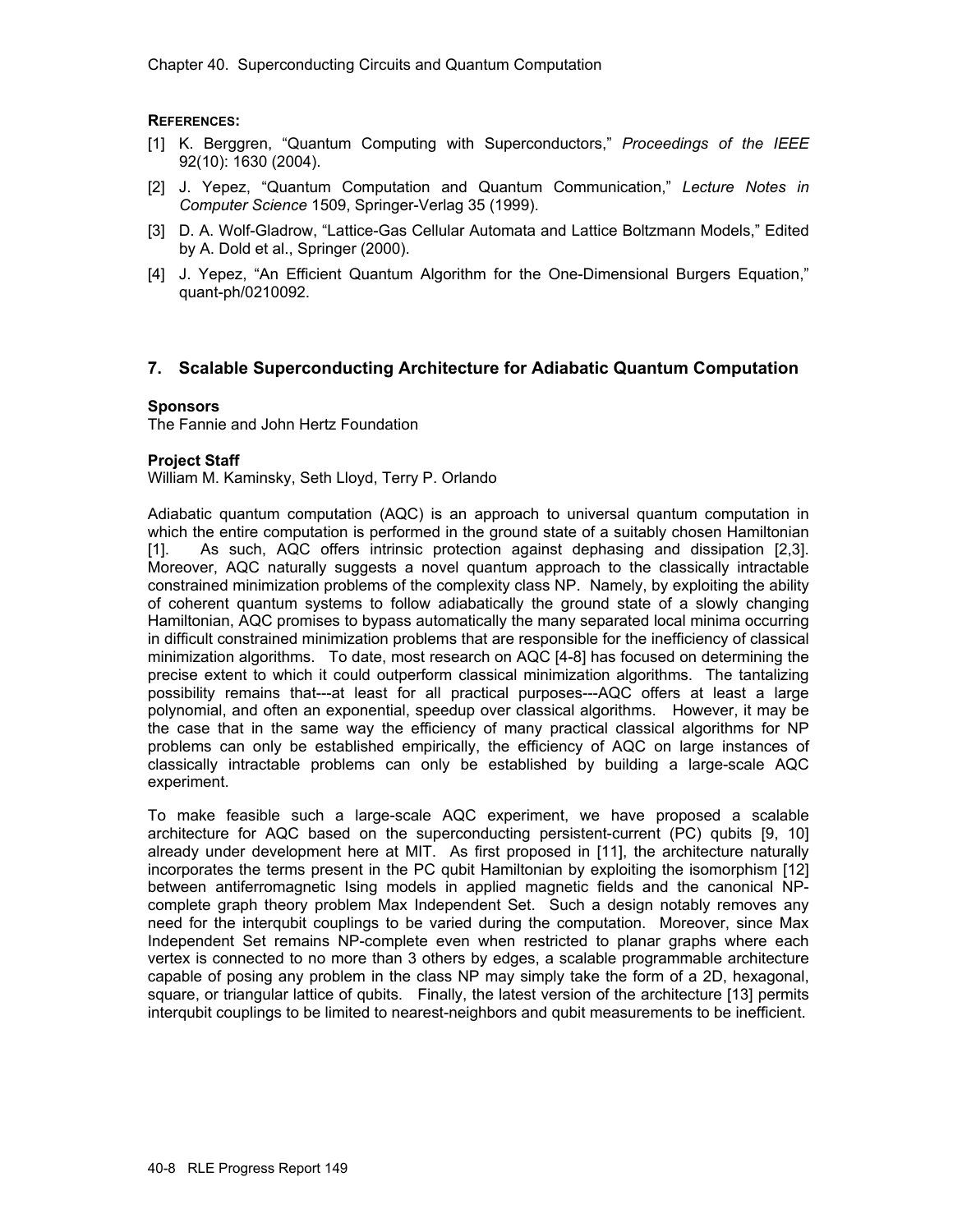## **REFERENCES:**

- [1] D. Aharonov, W. van Dam, J. Kempe, Z. Landau, S. Lloyd, O. Regev, "Adiabatic Quantum Computation is Equivalent to Standard Quantum Computation," The Quantum Physics E-Print Archive, no. 0405098, March 2005; available: http://arxiv.org/abs/quant-ph/0405098.
- [2] A.M. Childs, E. Farhi, J. Preskill, "Robustness of Adiabatic Quantum Computation," Physical Review A: Atomic, Molecular, and Optical Physics 65(1) 012322: 1-10 (January 2002).
- [3] J. Roland, N.J. Cerf, "Noise Resistance of Adiabatic Quantum Computation Using Random Matrix Theory," Physical Review A: Atomic, Molecular, and Optical Physics 71(3) 032330: 1-9 (March 2005).
- [4] E. Farhi, J. Goldstone, S. Gutmann, J. Lapan, A. Lundgren, D. Preda, "A Quantum Adiabatic Evolution Algorithm Applied to Random Instances of an NP Complete Problem," *Science* 292: 472-475 (April 2001).
- [5] A.M. Childs, E. Farhi, J. Goldstone, S. Gutmann, "Finding Cliques by Quantum Adiabatic Evolution," *Quantum Information and Computation* 2(3): 181-191 (May 2002).
- [6] W. van Dam, M. Mosca, U. Vazirani, "How Powerful is Adiabatic Quantum Computation?" presented at the 42nd Annual Symposium on Foundations of Computer Science, Las Vegas, Nevada, pages 279–287, October 2001.
- [7] E. Farhi, J. Goldstone, S. Gutmann, "Quantum Adiabatic Evolution Algorithms versus Simulated Annealing," *The Quantum Physics E-Print Archive*, 0201031 (January 2002); available: http://arxiv.org/abs/quant-ph/0201031.
- [8] G.E. Santoro, R. Martonak, E. Tosatti, R. Car, "Theory of Quantum Annealing of an Ising Spin Glass," *Science*, 295: 2427-2430 (March 2002).
- [9] J. E. Mooij, T. P. Orlando, L. Levitov, Lin Tian, Caspar H. van der Wal, and Seth Lloyd, "Josephson Persistent-Current Qubit," *Science* 285: 1036-1039 (August 1999).
- [10] T.P. Orlando, J.E. Mooij, L. Tian, C.H. van der Wal, L.S. Levitov, S. Lloyd, J.J. Mazo, "Superconducting Persistent-current Qubit," *Physical Review B: Condensed Matter and Materials Physics*, 60(22): 15398-15413 (December 1999).
- [11] W.M. Kaminsky, S. Lloyd, "Scalable Architecture for Adiabatic Quantum Computing of NPhard Problems," in *Quantum Computing and Quantum Bits in Mesoscopic Systems*, ed. A.J. Leggett, B. Ruggiero, P. Silvestrini, (New York: Kluwer Academic, 2004), 229-236.
- [12] F. Barahona, "On the Computational Complexity of Ising Spin Glass Models," *Journal of Physics A: Mathematical and General*, 15(10): 3241-3253 (October 1982).
- [13] W.M. Kaminsky, S. Lloyd, T.P. Orlando, "Scalable Superconducting Architecture for Adiabatic Quantum Computation," *The Quantum Physics E-Print Archive* no. 0403090 (March 2004); available: http://arxiv.org/abs/quant-ph/0403090.

# **8. Fabrication Methods for Adiabatic Quantum Computing Devices**

## **Sponsors**

Quantum Computing Graduate Research Fellowship, AFOSR grant F49620-01-1-0461

## **Project Staff**

Bryan M. Cord, William M. Kaminsky, Terry P. Orlando, Karl K. Berggren

Adiabatic quantum computing devices (AQCs) have been implemented successfully in several types of systems, including ion traps, nuclear spins, and photon cavities. However, we find implementing AQCs in superconductive circuits offers several key advantages. Primarily, using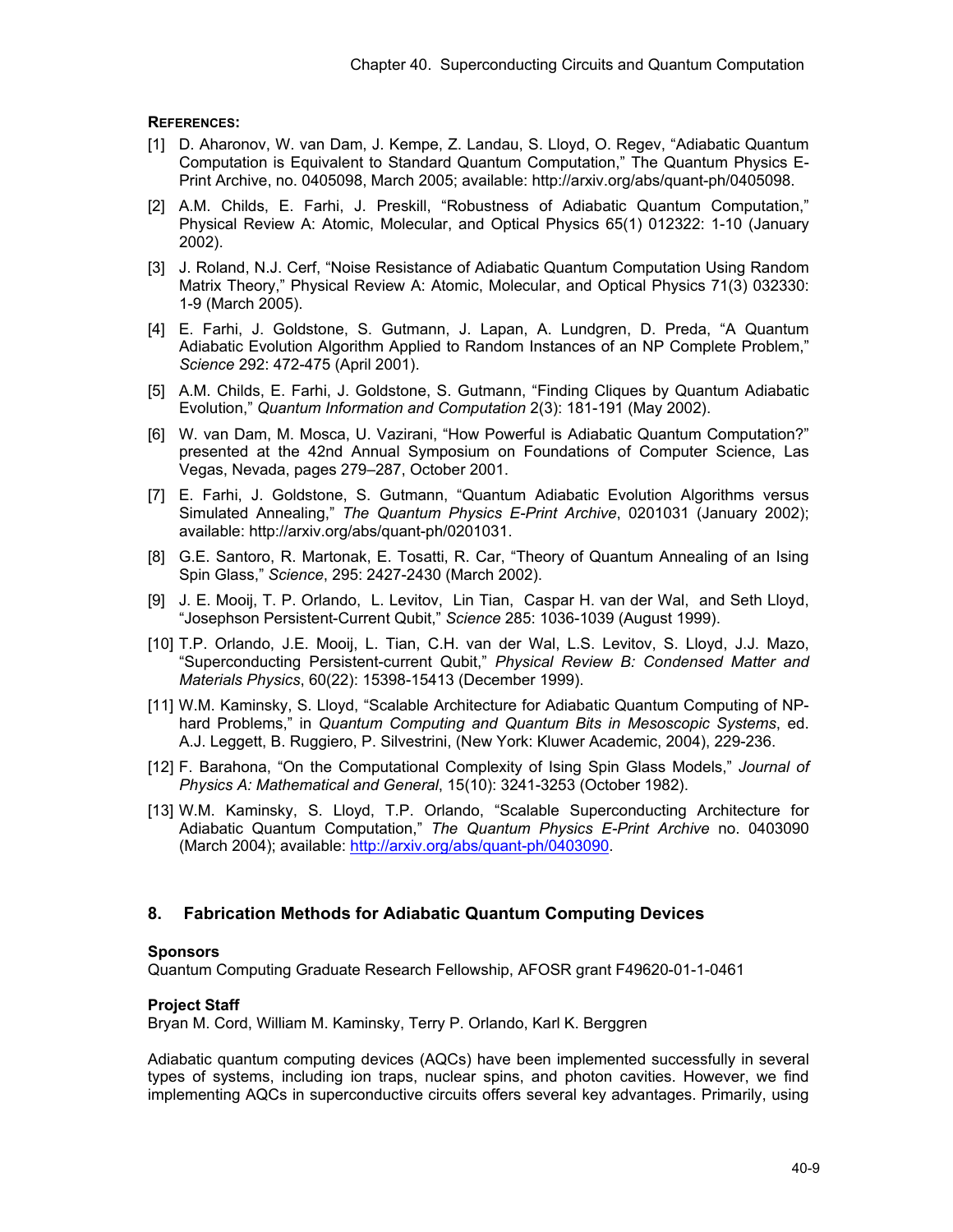standard techniques adapted from the semiconductor industry, we can fabricate very large numbers of superconductor-based qubits in CMOS-compatible materials, [1].

The stringent resolution and uniformity requirements for AQC devices present an interesting fabrication challenge. In order to perform certain AQC experiments, Josephson junctions with diameters of  $\sim$  50 nm are useful. While previous quantum computing experiments at MIT used devices fabricated using optical projection lithography, sub-100 nm dimensions require alternate techniques, such as electron-beam lithography and suspended shadow-mask evaporation. Additionally, the uniformity of these nanoscale junctions must be high and the areas of the Josephson junctions within a single device must exhibit very low variation.

No readily-available lithographic technology meets these requirements, so research is being conducted on methods of defining arbitrary features as small as 50 nm with the precision required for adiabatic quantum computing. Current experiments have focused on improving the resolution and uniformity of the scanning electron-beam lithography (SEBL) system in the Nanostructures Laboratory, particularly in investigating the effects of different pattern geometries on the uniformity of very small features. Parallel work is also being done on a reliable, automated method of measuring the dimensions of very small structures for the purposes of determining uniformity, using scanning electron microscope (SEM) images and image-processing software.



**Figure** 1: SEM of an array of 60nm diameter features in photoresist.



**Figure 2**: SEM of an 0.007µm2 Al/AlOx/Al Josephson junction fabricated via shadow-mask evaporation.

#### **REFERENCES:**

[1] K.K. Berggren, "Quantum Computing with Superconductors," *Proceedings of the IEEE*, 92(10): 1630- 1638 (October 2004).

## **Publications**

#### **Journal Articles**

W.D. Oliver, Y. Yu, J.C. Lee, K.K. Berggren, L.S. Levitov, T.P. Orlando, "Mach-Zehnder Interferometry in a Strong Driven Superconducting Qubit," *Science* 310(9): 1653-1657 (December 2005)

J.C. Lee, W.D. Oliver, T.P. Orlando, and K.K. Berggren, "Resonant Readout of a Persistent Current Qubit," *IEEE Transactions on Applied Superconductivity* 15(2): 841-844 (June 2005).